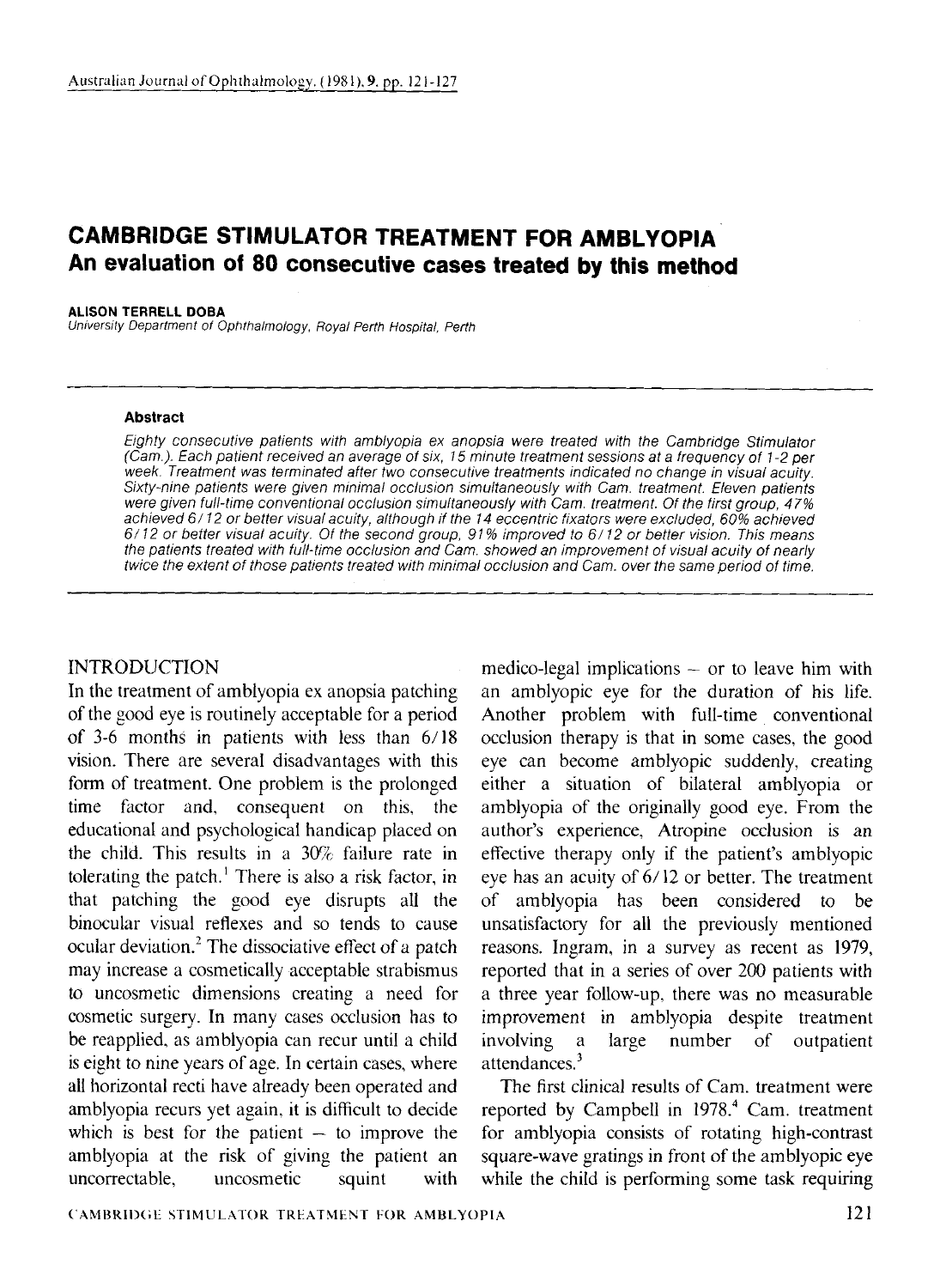visual concentration. Campbell's paper claimed that in a course of three 7 minute treatments, *73';*  of patients achieved 6/12 or better vision. While this method of treatment was considered to be a highly significant advance in the treatment of strabismic and aniso-metropic amblyopia there was concern as to possible dangers involved with its use. Because of the effectiveness of the treatment, it was thought that intractable diplopia could be induced with all its disastrous and possible medico-legal consequences. The Cam. method of treatment as an alternative to conventional occlusion attracted great interest as it reduced the patching of the good eye to terms of minutes rather than months and thus eliminated the educational and psychological handicap to the child. It also reduced the risk of dissociation of binocular reflexes and therefore eliminated the essential problems associated with conventional full-time occlusion therapy.

## **Materials and Methods**

This series of 80 patients was drawn from one orthoptic private practice. Treatment was standardised and carried out by one person. Patients were assessed for treatment in the manner described by Banks *et al* in 1978<sup>5</sup>. All patients were fully assessed orthoptically and ophthalmologically and wore their glasses where relevant. Visual acuity was tested for near and distance with linear charts and Sheridan Gardiner single optotypes. Where the age of the child permitted, all four visual acuity tests were performed pre and post Cam. treatment sessions. **As** it is sometimes felt that amblyopia is due to subtle macular changes not detectable by ordinary ophthalmoscopy, two additional tests were undertaken to try to better assess macular function. These were the checking of fixation with a visuscope and the Arden contrast sensitivity test.<sup>6</sup>

Treatment consisted of viewing an apparatus of which any one of a range of high contrast. sharp-edged gratings were rotated at one revolution per minute behind a transparent plate on which the child was encouraged to play drawing games to ensure his concentration. If two children of approximately the same age were seated in front of the same viewing apparatus with

the non-amblyopic eye occluded, co-operation and concentration tended to be better than giving individual treatment sessions. Contrast thresholds were assessed for the normal and the amblyopic eye both pre **and** post Cam. treatment using circular square-wave. test plates of , varying contrasts. These plates contained high. medium and low spatial frequencies and were presented to the child, beginning at the highest contrast. The child **\{.as** asked to identify the correct orientation. This procedure determined the grating size to he used for treatment and also assessed visual performance. **A** grating coarser than the tinest one perceived by the child was placed on the turntable as a starting point and at intervals. relative to the total treatment time. this was progressively changed to a finer grating. The Arden grating contrast sensitivity plates were also used, where the age of the child permitted. to assess visual function.

The methods of treating the patient were similar to those reported previously but with two main modifications. In this series, each treatment session lasted for 15 minutes (rather than 7 minutes). All patients were encouraged to occlude their good eye either on *a* full-time basis or for *a* minimal, daily period of fifteen minutes at home. during which time they were required to perform some difficult visual task (for example, filling in the o's in the newspaper) in conjunction with their Cam. treatment. Patients in the previous reports were not given additional occlusion. The patients in this series were treated 1-2 times weekly. receiving an average of 6 treatment sessions. Treatment was ceased when visual acuity remained unchanged at two consecutive treatment sessions.

## $Results$

## *Age of' oiiset.*

Of the 80 patients treated. 20 were anisometropic aniblyopes and 60 were strabismic amblyopes. The mean age of this series was 7-8 years (Figure 1a).  $40\%$  of these patients were referred to their respective ophthalmologists by the School Medical Service and 5% were referred by the Lions Save-Sight Foundation amblyopia screenings. The mean age of onset was 4.4 years (Figure lh) and the mean age of formal ophthalmological diagnosis was 4.7 years (Figure 1c).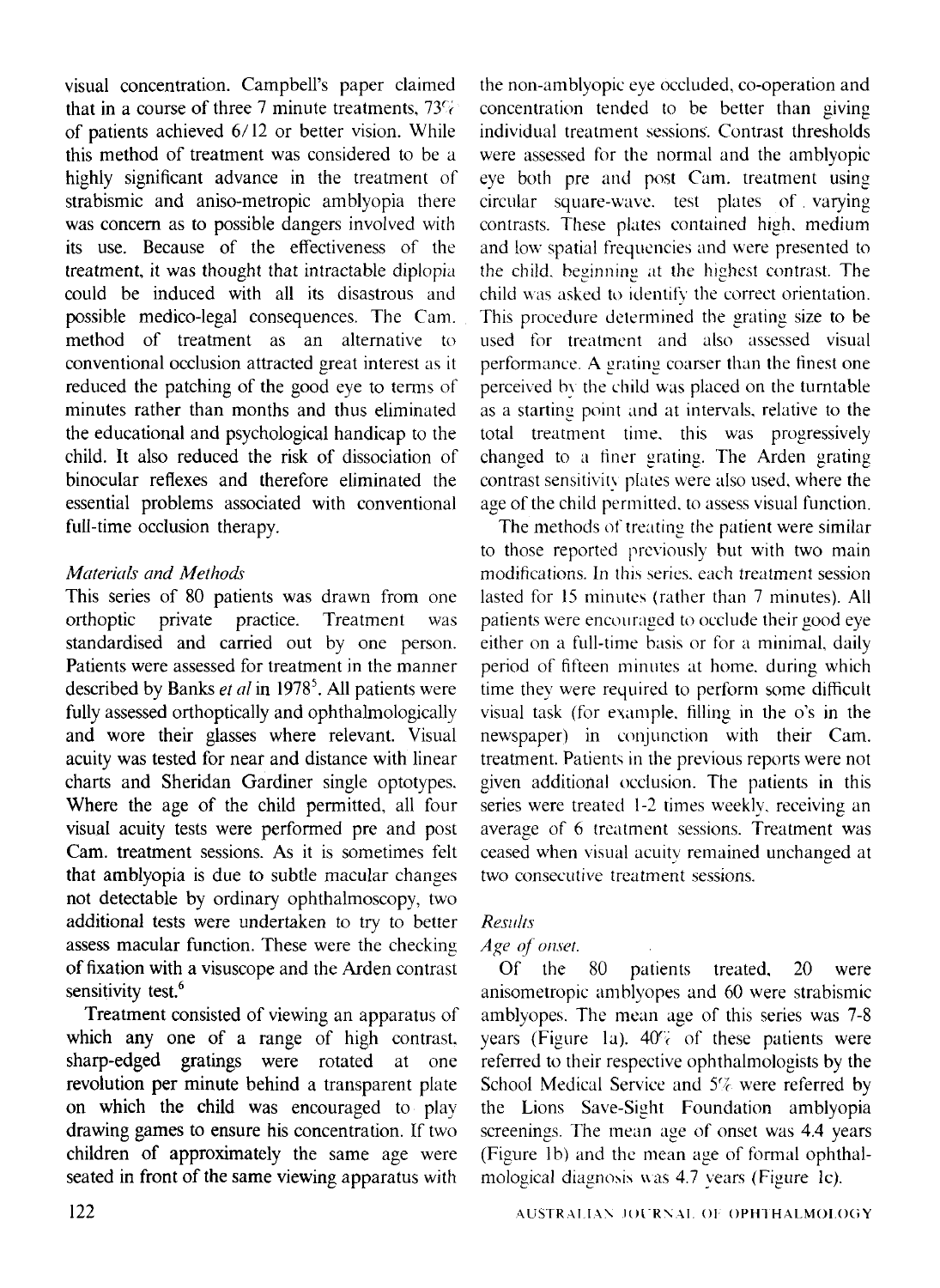

Figure 1a: Age distribution of 78 amblyopes treated with Cam. The mean age of treatment was 7.8 years. The two adults who were treated were excluded from this figure.



Figure 1b: Distribution of age of onset of 80 amblyopes treated with Cam. The mean age of onset was 4.4 years.



of **Figure** lc: Distribution age of formal ophthalmological diagnosis of 80 amblyopes. The mean age of formal diagnosis was 4.7 years.

## Family history.

41.25% of the overall number had a family history of squint. Of the strabismic cases 43.30% had a family history of squint, compared with only 35% of the anisometropic cases.

### Previous treatment

28% of the strabismic cases had already had squint surgery. Of the patients who had been previously occluded, the strabismic amblyopes averaged 7 months of previous occlusion, while the anisometropic amblyopes averaged 3.5 months of previous occlusion.

#### Visual acuity improvement

In this survey of 80 patients, 60 patients were treated with Cam. and minimal occlusion. 47% achieved 6/12 or better vision. If the 14 patients with eccentric fixation were excluded from the latter average then 60% achieved 6/12 or better vision. Eleven patients were treated with Cam. and full-time occlusion and 91% achieved 6/12 or better vision.

The visual acuity results of Cam. treatment are demonstrated by scattergrams (Figures 2a, b, c  $\&$ d) and table 1. Six metre single optotype visual acuity was used for the scattergrams as this was the only test able to be performed by every patient in the series.

## Strabismic Amblyopes

Whether or not previous occlusion had been given made an unappreciable difference to the results of strabismic amblyopes treated with Cam. and, either minimal occlusion, or full-time conventional occlusion. Thirty-five strabismic amblyopes. previously occluded, were treated with Cam. and minimal occlusion and improved by a mean of 0.7 lines (Figure 2a, table 1). Nineteen strabismic who had not been previously amblyopes, occluded, were treated with Cam. and minimal occlusion and improved by a mean of 0.6 lines (Figure 2b, table 1). In six strabismic amblyopes, previously occluded, and treated with Cam. and fulltime conventional occlusion, the mean improvement was 2.3 lines (Figure 2c, table 1).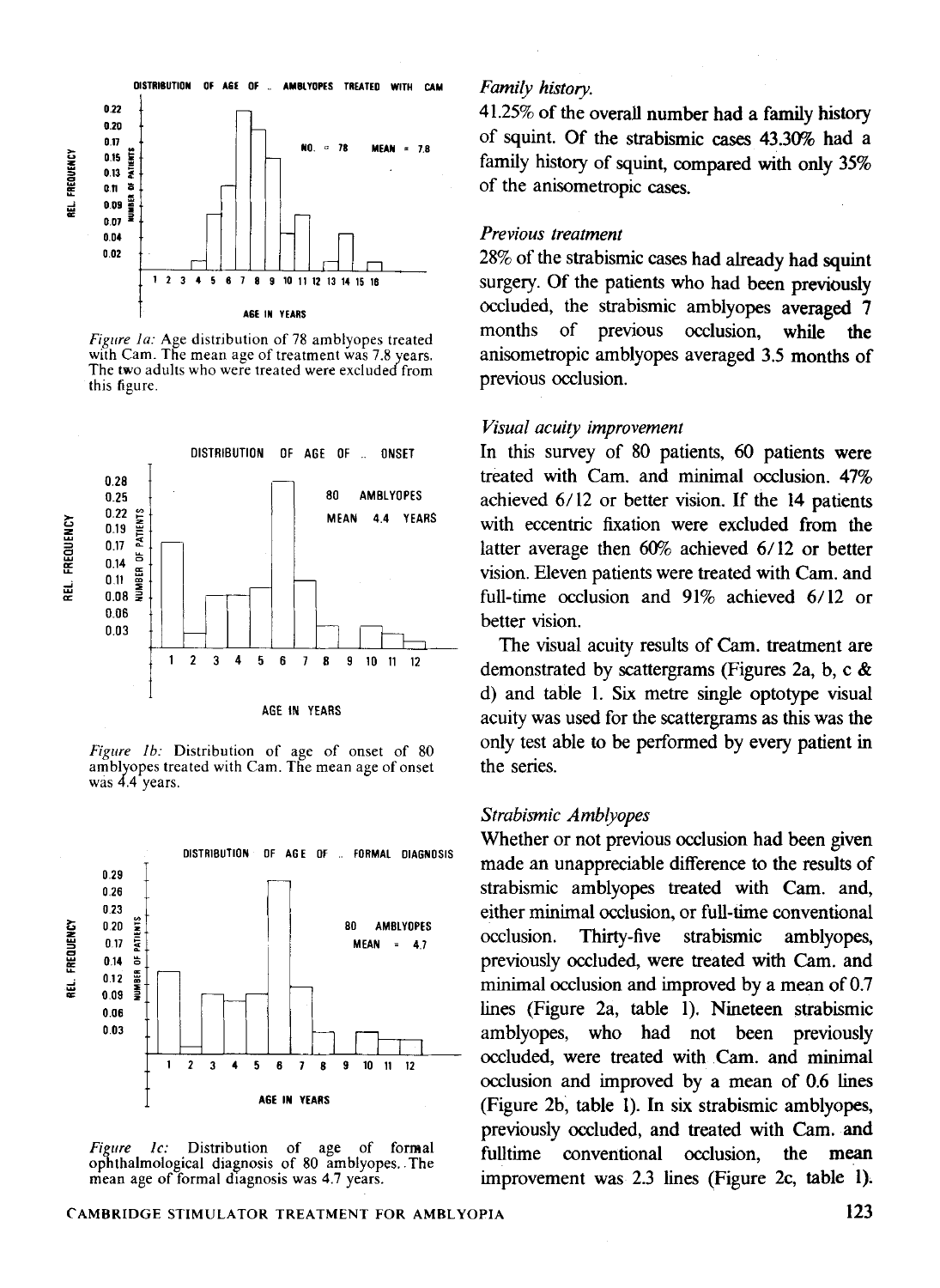

Figure 2a: Improvement of distance vision of 35 strabismic amblyopes who were previously occluded and were given Cam, treatment in conjunction with minimal occlusion. Filled symbols indicate patients with eccentric fixation.

Upward displacement represents acuity improvement from treatment and is with reference to acuity before treatment (sloping line/zero improvement line). Data falling on the sloping line represents no acuity change.



Figure 2b: Improvement of distance vision of 19 strabismic amblyopes who were not previously occluded and were given Cam. treatment in conjunction with minimal occlusion. Enclosed<br>symbols indicate patients with eccentric fixation. Upward displacement represents improvement in acuity from treatment and is with reference to acuity before treatment (sloping line/zero improvement line). Data falling on the sloping line represents no acuity change.

#### Anisometropic amblyopes

Of the anisometropic amblyopes (Figure 2d, table 1), three who were previously occluded, and treated with Cam. and minimal occlusion, improved by a mean of 0.3 lines. Five anisometropic amblyopes, previously occluded,



ACUITY AFTER TREATMENT

TREATMEN

**AFTER** 

ta<br>Ba

Figure 2c: Improvement of distance vision of 6 strabismic amblyopes who were previously occluded and were given Cam. treatment in conjunction with full-time occlusion. Upward displacement represents acuity improvement from treatment (sloping<br>line/zero improvement line). Data falling on the sloping line represents no acuity change.



Figure 2d: Improvement of distance vision of 20 anisometropic amblyopes who were given Cam.<br>treatment and either full-time or part-time occlusion (see symbol code). Upward displacement represents<br>acuity improvement from treatment and is with reference to acuity before treatment (sloping line/zero improvement line). Data falling on the sloping line represents no acuity change.

who were treated with Cam. and full-time conventional occlusion improved by a mean of 1.4 lines. Another group of 12 anisometropic amblyopes, not previously occluded, and treated with Cam. and minimal occlusion improved by a mean of one line. Of these 12 patients, three were further occluded on a full-time basis after Cam. and minimal occlusion had been terminated and a mean of a further 1.5 lines of improvement was noted.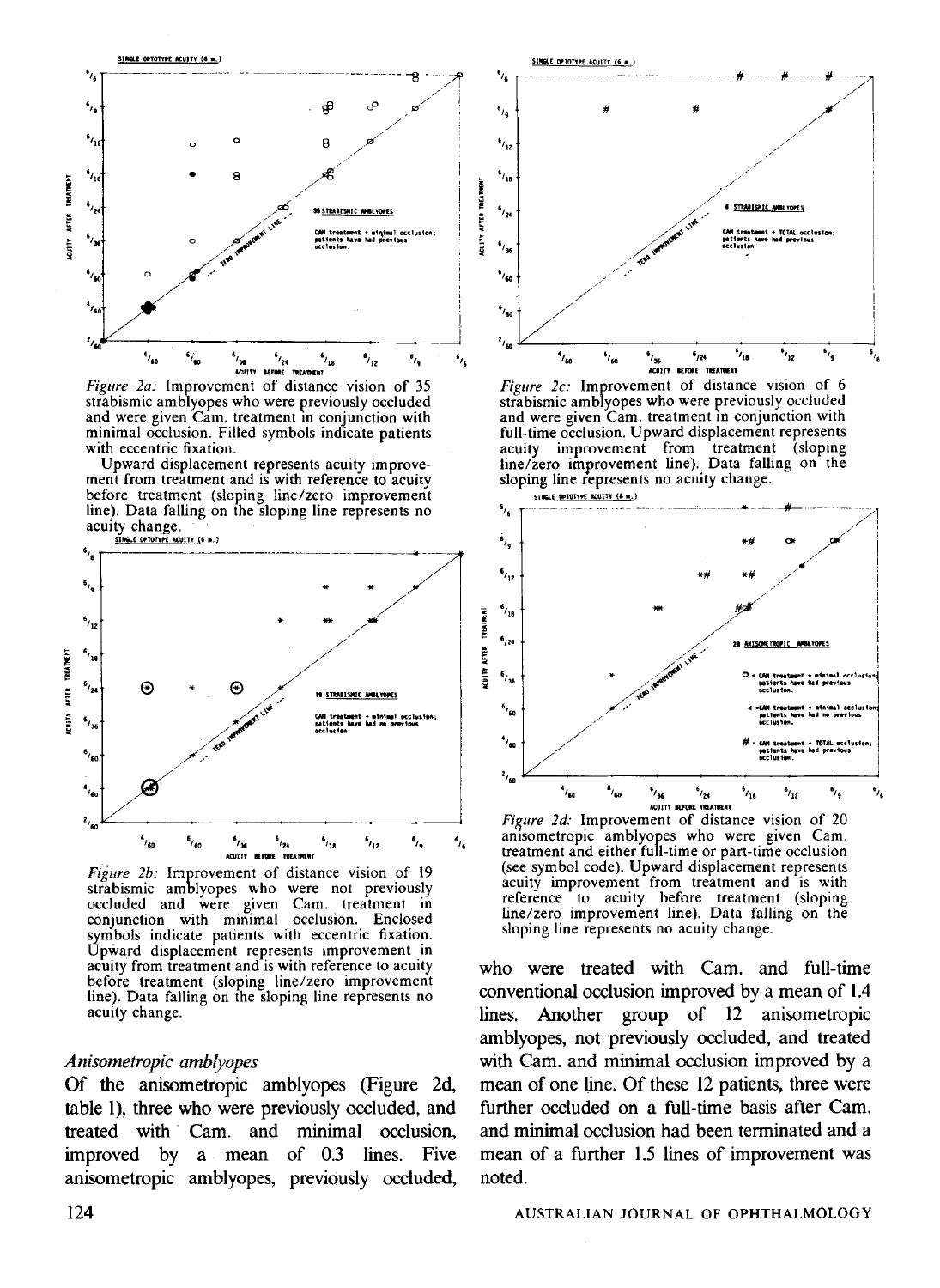#### **AVERAGE NO.** *OF* **LINES OF IMPROVEMENT IN VISUAL ACUITY, POST CAM TREATMENT**

|     |                             | PREVIOUSLY OCCLUDED |                    | NOT PREVIOUSLY OCCLUDED |                    |
|-----|-----------------------------|---------------------|--------------------|-------------------------|--------------------|
|     |                             | LINEAR              | SINGLE OPTOTYPE    | LINEAR                  | SINGLE OPTOTYPE    |
| 19  | STRABISMIC AMBLYOPES        | NO.                 | <b>SUBJECTS</b>    | 6.                      | .6                 |
| 17  | ANISOMETROPIC AMBLYOPES     |                     | <b>NO SUBJECTS</b> | .9                      | 1.00               |
| 35. | <b>STRABISMIC AMBLYOPES</b> | .3                  |                    |                         | <b>NO SUBJECTS</b> |
| а   | ANISOMETROPIC AMBLYOPES     | s                   |                    |                         | <b>NO SUBJECTS</b> |

**PATIENTS TREATEO WITH CAM AN0 MINIMAL OCCLUSION** 

**PATIENTS 1REATEO WITH CAM AN0 FULL-TIME OCCLUSION** 

|                         |      | PREVIOUSLY OCCLUDED | INGT PREVIOUSLY DECLUDED |                    |  |
|-------------------------|------|---------------------|--------------------------|--------------------|--|
|                         |      |                     |                          |                    |  |
|                         |      |                     |                          |                    |  |
| ANISOMETROPIC AMBLYOPES | 1.00 |                     |                          | <b>NO SUBJECTS</b> |  |
| STRABISMIC AMBLYOPES    | 1.3  | 2.3                 |                          | <b>NO SUBJECTS</b> |  |

TABLE 1: Shows average improvement of visual acuity expressed in lines, or parts *of* lines. Comparison should be made between patients treated with Cam. and minimal occlusion, and patients treated with Cam. and full-time occlusion in the "previously occluded" groups *(for* the sake of continuity). Patients treated with Cam. and full-time occlusion improved to at least twice the extent of patients treated with Cam. and minimal occlusion over the same time period.

Of the 80 patients treated, **38** showed no improvement of their single optotype distance acuity. Of the 14 eccentric fixators treated, three showed some improvement of their distance acuity, while two showed a pronounced improvement of their linear near vision.

Of the patients whose vision did improve fo a degree warranting a three month follow-up, the visual acuity in **33%** of cases treated was not maintained over a three month period.

No cases of intractable diplopia were produced. Two adults, aged 40 and **44** years, were treated with Cam. and minimal occlusion. No improvement in visual acuity was achieved. The most impressive response was in the youngest child treated, aged three years. Her vision on repeated checking was initially 6/60 with eccentric fixation. The mother was given the machine to take home for one week as all previous attempts at occlusion had failed. **The** child's visual acuity improved to 6/18 and her fixation became central.

## *The Arden contrast sensitivity test.* '

This test could be performed only on children over the age of six years with accuracy. Twenty-three patients were tested. The mean score for normal eyes was  $64 \pm 14$  (Figure 3a). The mean score for amblyopic eyes was  $93 \pm 24$  (Figure 3b). Note that the distribution of the amblyopic eyes is skewed to the high scores. Amblyopes tended to have high scores on high frequency plates.



Figure *Sa:* Total score distribution for 23 normal eyes tested with the Arden Contrast Sensitivity Test. Note that the distribution is skewed to the lower scores.



Figure 3b: Total score distribution for 23 amblyopic eyes tested with the Arden Contrast Sensitivity Test. Note that the distribution is skewed to the higher scores.

#### DISCUSSION

The mean age of onset in this series was 4.4 years. The mean age of formal ophthalmological diagnosis was 4.7 years (it took an average of slightly less than four months for a patient to see an ophthalmologist once the problem was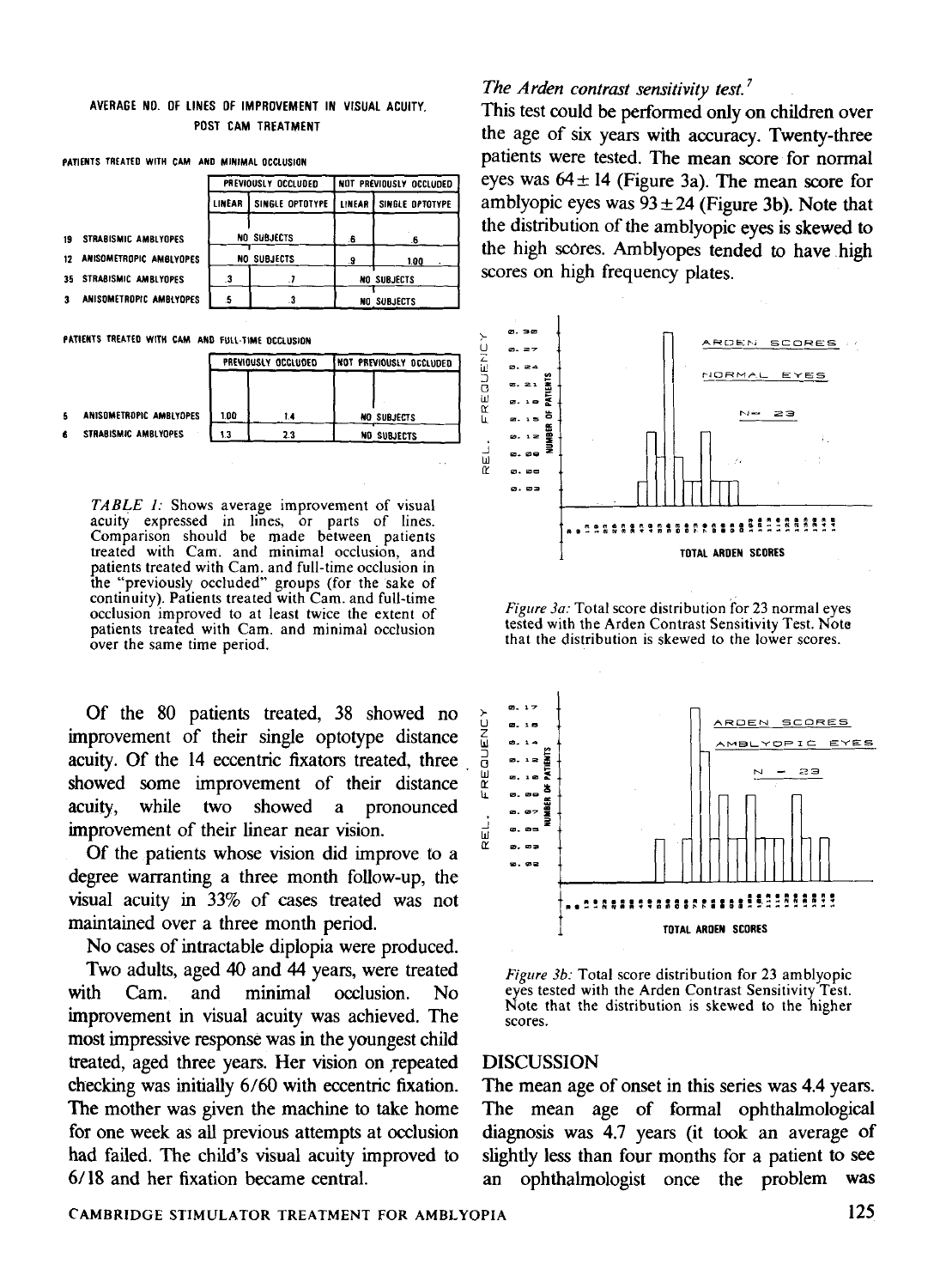suspected). The fact that the School Medical Service was responsible for referring 40% of patients with amblyopia gave an indication of the efficiency of the School Medical Service and also indicated, in this series, that amblyopia is still being detected too late, as the parents obviously responded quickly to the advice that their child had an eye problem and sought professional help within a relatively short period of time. Given that 49 of the 80 patients in this series had previously been occluded and the mean age of the patients treated was 7.8 years, follow-up of treatment amblyopes is not currently tenacious enough.

## *Visual acuity improvement*

Patients treated with Cam. and minimal occlusion compared badly with strabismic amblyopes treated with Cam. and full-time occlusion.

Anisometropic patients treated with Cam. and minimal occlusion compared badly with 'anisometropic patients treated with Cam. and full-time occlusion. **A** group of 12 anisometropic patients, not previously occluded, treated with Cam. and minimal occlusion showed a mean visual acuity improvement of one line. Although the improvement rate here is impressive it cannot be accredited to the Cam. or to the minimal occlusion applied as all the patients in this group had been prescribed their glasses less than one month prior to treatment. 50% had been prescribed their glasses less than two weeks prior to treatment. **It** was felt that the time lapse had been insufficient to allow for the spontaneous recovery of visual acuity which often occurs after glasses have been prescribed in anisometropes.

Eccentric fixators do not, on the whole, respond to this treatment. The improvement in near acuity could be attributed to the Cam. or to the fifteen minutes of minimal occlusion applied daily, at home, combined with concentrated close work.

Fears of the Cam. causing intractable diplopia have been dispelled in this series, and from our findings the vision is llkely to drop back when the treatment is ceased, as is often the case after conventional occlusion.

Two adults, aged 40 and 44 years, were treated in this series and showed no improvement. while the most drastic improvement occurred in the youngest child. Possibly the Cam. has a greater application for a younger age group but there are inherent problems associated with keeping the attention of younger children on the stimulus.

## *Arden contrust sensiriviti. test*

This test is possibly a good assessment of visual function when combined with linear and single optotype visual acuity tests. Due to the overlap in scores between normal and amblyopic eyes, this test is not valid when used alone. Amblyopes tended not to see plates  $6 \& 7$  and total scores were skewed to the high scores. However, this phenomena also occurs in other ocular diseases such as glaucoma.

The mean age of the patients in this series of 7.8 years was considered to be rather advanced in terms of instigating amblyopia treatment. It was felt that to use both forms of treatment (occlusion and Cam.) may improve the visual acuity more quickly than either used independently. The age distribution of the patients in this series (Figure la) does, however, compare well with that of the previous series.<sup>4</sup> One third of all patients seen in Perth have to travel vast distances for their eye care as all ophthalmologists, with the exception of one. and orthoptists are based in the capital city. Treatment, or combinations of treatment. therefore have to be as concentrated as possible to reduce the patient's travelling expenses and domestic disruption. For these patients, in particular. a combination of Cam. and occlusion seemed preferable.

Catford  $(1967)^7$  reported 88% of patients achieving *6/* 12 or better visual acuity when treated with full-time occlusion where macular fixation was present. It has also been shown that minimal occlusion combined with concentrated close work improves visual acuity to  $6/12$  in 83% of cases over a thirteen week period (Campbell *et d.,* 1978).4 The patients, in this series of 80, received minimal occlusion combined with Cam. treatment for a period of only four to six weeks. However, at least some of the visual improvement must be attributed to occlusion in those patients treated with Cam. and minimal occlusion. In the group of patients treated with Cam. and full-time occlusion. the Cam. can only be responsible for a small